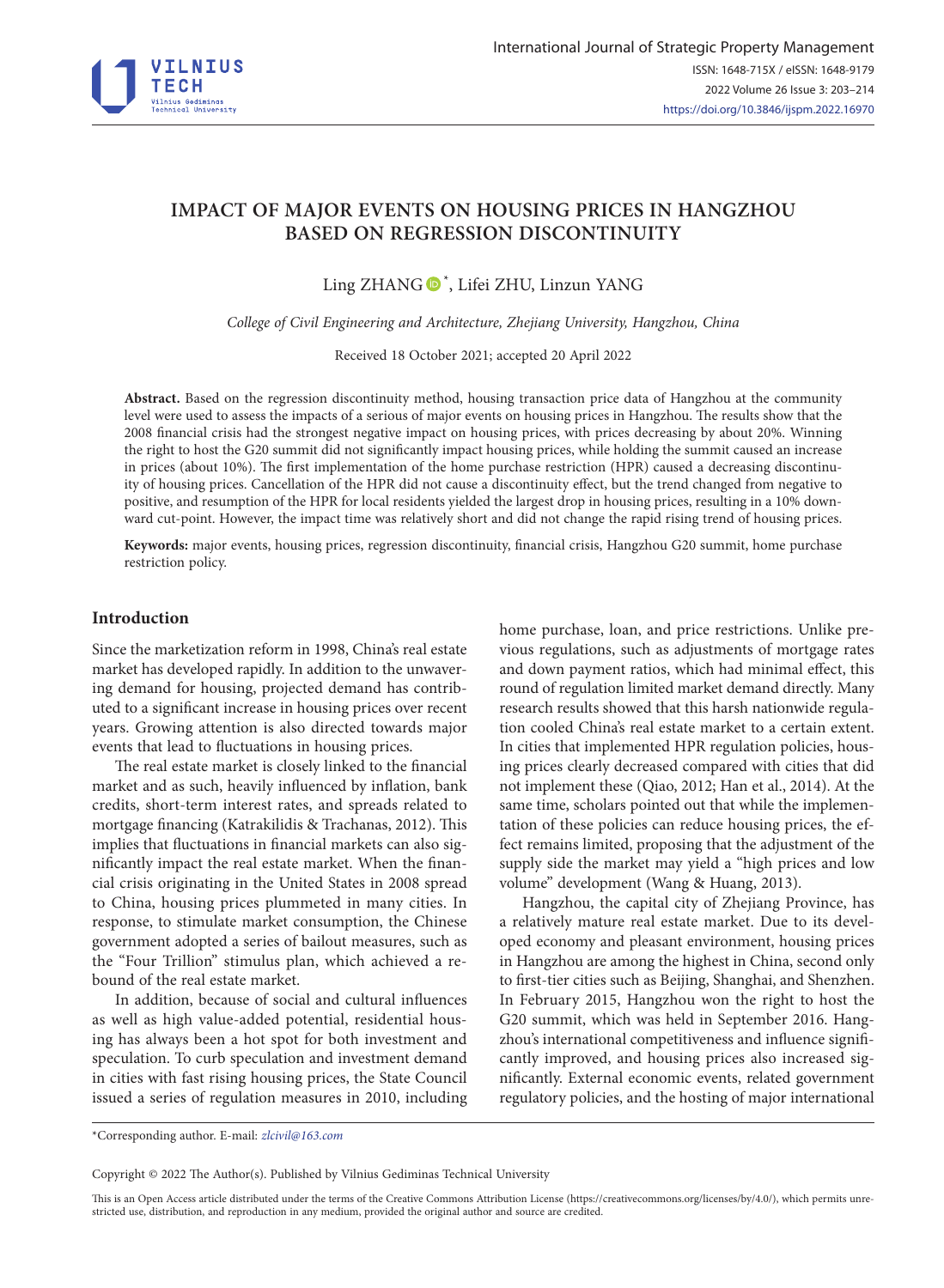conferences were all followed by a certain degree of fluctuation in housing prices in Hangzhou, providing an ideal condition for studying the impact of major events on housing prices.

There are still relatively few applications of regression discontinuity methods in the field of real estate research, among which only few studies evaluated home purchase restriction (HPR) policies in Chinese cities. This paper applies the regression discontinuity method to different major events, including the financial crisis, the Hangzhou G20 summit, and governmental regulatory policies. The house transaction price data of Hangzhou was analyzed at the community level to explore the impact of major events on housing prices. A relatively new policy evaluation method is used to verify the direction, magnitude, and extent of influences on housing prices using historical data. This result can be compared with the results of studies on other cities or using other methods, and also provides a reference for policy formulation. Furthermore, the feasibility of the regression discontinuity method in the study of major events is further verified.

The rest of this paper is organized as follows: Section 1 reviews the literature related to the impact of major events on housing prices using the regression discontinuity method. Section 2 describes the data and outlines the applied regression discontinuity methodology. Section 3 presents the results of the empirical analysis, and the last section concludes the paper.

# **1. Impact of major events on housing prices and the regression discontinuity method**

The literature does not provide a consistent definition of a major event. In the field of tourism and marketing, a "mega-event" refers to a short-term high-profile event with a fixed duration (Ritchie & Yangzhou, 1987). The hosting of sporting events such as the Olympic Games, the Football World Cup, and the world expo can lead to increased tourism, improvements in urban infrastructure, create jobs, and cause other economic growth and prosperity (Yamawaki et al., 2020). It is well acknowledged that the Olympic Games are not only sporting events, but also closely linked to economic objectives (Hiller, 1998). These mega-events are commonly conceived as essentially economic initiatives. The decision to host an event is legitimized in economic terms. At the same time, hosting world sporting events also has political implications. The events themselves are a reflection of political decisions. Seeking to host major events becomes part of a deliberate policy strategy for many cities to stimulate local economic growth (Burbank et al., 2002). In terms of the impact on the economy, such mega-events bear resemblance to events in the financial and economic context. The term "events" in financial research usually refers to specific events that impact stock prices, mainly used for mergers, acquisitions, and product launches or recalls. Moreover, regulatory policies and external emergencies such as the COVID-19 pandemic that may impact the dependent

variable of interest are often foci of financial event studies (Heyden & Heyden, 2021; Hoesli et al., 2017). Similarly, in the field of real estate research, a number of scholars have included regulatory policies and exogenous events that significantly impact real estate prices in the category of major events. Based on data of Hangzhou of 2007–2011, the empirical analysis of Ruan et al. (2012) used integrated empirical mode decomposition and Bai-Perron multicutoff detection, and showed that major events generated stepwise changes in housing prices. Zhang et al. (2017) used Circle-Frequency filtering to investigate the impacts of major events on residential prices and volume fluctuations. They showed that the financial crisis, bailout policies, and other governmental regulatory policies significantly impacted both housing prices and trading volumes.

Long-term housing prices are closely related to macroeconomic fundamentals and are affected by factors such as population, per capita disposable income, interest rates, inflation, and credit policies (Adams & Füss, 2010; Bork & Møller, 2018). In 2008, a global financial crisis broke out and in response, housing prices plummeted in many countries including China. Reinhart and Rogoff (2009) compared data from 21 countries that experienced past financial crises and found that house prices fell by 35.5% on average, lasting an average of six years. For the Chinese mainland, research of Wang et al. (2014) and Huang and Gu (2011) showed that the subprime mortgage crisis led to a decline of China's real estate development climate index from 106.59% in November 2007 to 94.74% in March 2009. The housing prices in 70 large and medium-sized cities in China decreased significantly.

The financial policies, land policies, and market regulation policies related to the real estate market often directly or indirectly impact housing prices. The existing literature shows that monetary policy can effectively restrain housing price bubbles (Gupta et al., 2010). The government's land supply control will reduce the elasticity of housing supply, resulting in an increase of housing prices (Gyourko & Molloy, 2015; Hilber & Vermeulen, 2016). The intensive regulation policies the Chinese government imposes on the real estate market largely affect housing prices, and changes in economic fundamentals cannot stably explain the observed fluctuations of housing prices (Yu, 2010).

In addition, the bidding on and holding of major international events, such as the Olympic Games, Asian Games, World Expo, and the G20 summit, often significantly impact local housing prices. These global sporting events play a function to catalyze and consolidate urban reconfiguration activities such as public transportation construction, urban renewal, and purposeful development prior to the event (Gaffney, 2016; Yamawaki et al., 2020). Kontokosta (2012) applied the adjusted interrupted time-series method to study the housing prices of six cities that hosted the Olympic Games from 1984 to 2000. The impact of housing prices in different cities was found to depend on the degree of urban planning and the scale of relative investment. Kavetsos (2012) used the difference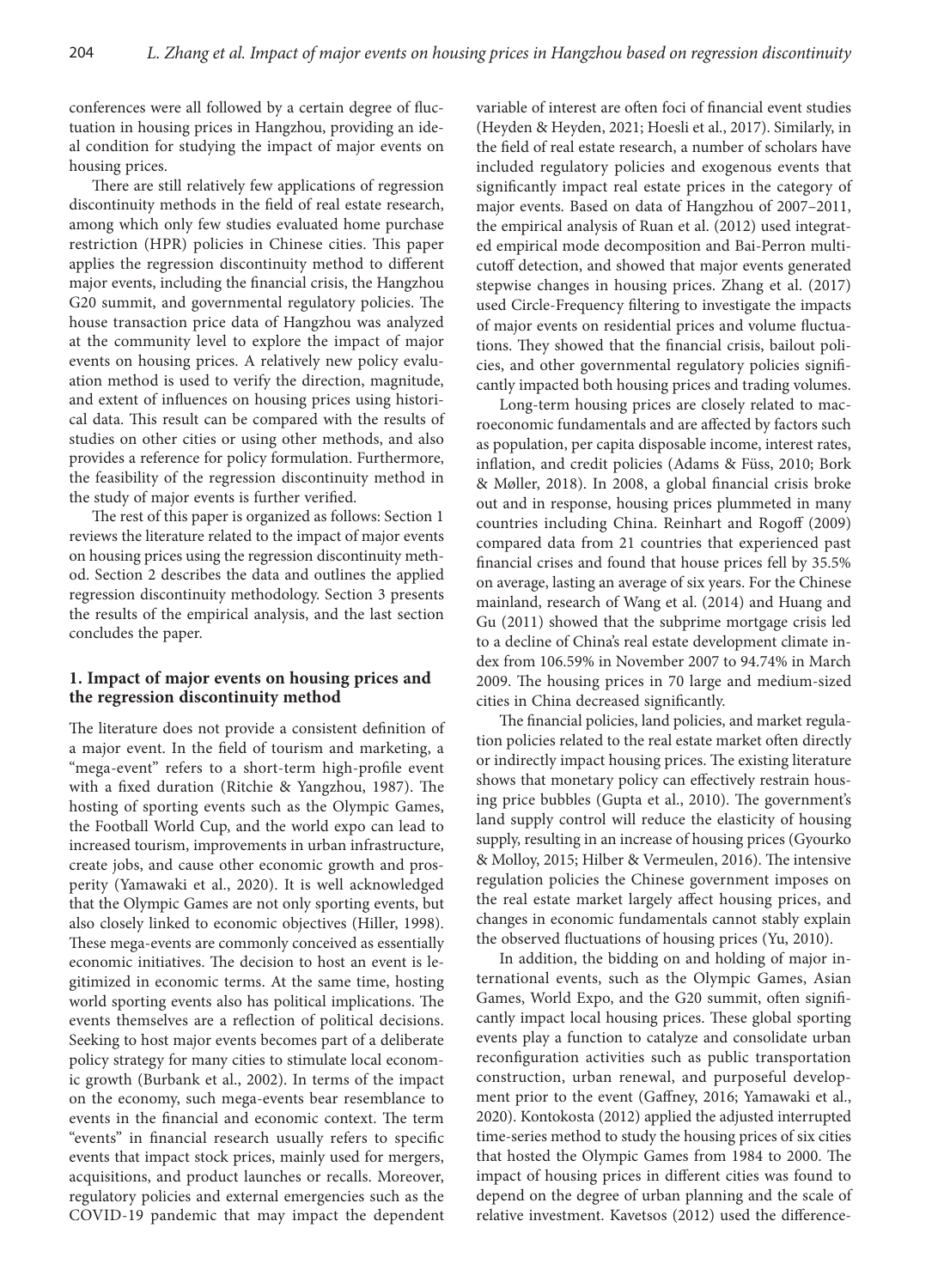in-difference method to study the successful bid for the 2012 Olympic Games in London, and the results showed that the housing prices of the hosting city increased by 2.1–3.3%, and housing prices of the residential area within 3 miles from the main stadium increased by about 5%. Adverse events can also affect the housing price. Francke and Korevaar (2021) used a modified repeat sales model to study the short- and long-term effects of pandemics on the housing market. The large impact of infectious diseases on housing prices in the short run suggests a rapid decline in housing investment demand when a negative event emerges. However, the rapid return of house prices and rents to trends prior to the pandemic also reflects a high degree of resilience in housing markets in cities such as Paris and Amsterdam.

The event study method is often used to observe the extent of the impact of a particular event. Heyden and Heyden (2021) employed the method and a sample of companies in the United States and Europe to analyze stock market reactions to the first case and first death related to COVID-19. A considerable number of papers in finance research have applied the event study methodology. By identifying specific events and event cycles, stock return data from the financial markets were used to analyze abnormal returns due to events. Hoesli et al. (2017) employed an event study approach to investigate the impact of financial regulatory policies on stock returns of real estate companies. They used a dummy variable approach to indicate events and measure the effect of regulatory events on the day they are announced by calculating abnormal returns for each company. Similarly, Nanda and Ross (2009) estimated the impact of the Property Condition Disclosure Law on house prices. By treating the adoption of the seller disclosure law as an "event", they tested whether an "abnormal return" is generated. The basic idea of the event study method is to estimate abnormal stock returns or abnormal asset price movements during the event window, which requires the setting of a corresponding estimation window. Moreover, event studies are often used in situations where a market index provides a benchmark to compare the returns of assets.

Unlike the event study method that requires setting an estimation window and a baseline return for comparison, while not requiring identification of a control group corresponding to the treatment group as in difference-indifference method, the regression discontinuity method estimates the impact of an event by observing the abrupt change at breakpoint. Regression discontinuity was first introduced by Thistlethwaite and Campbell (1960) to examine whether students' academic honors enhance their future academic achievements. The method enables analysis of policy implementation effects without the need for a control group and is considered an effective way to test causality. Hahn et al. (2001) theorized regression discontinuity, put forward the key hypothesis, and divided regression discontinuity into the two categories of precise regression discontinuity (where the critical cutoff is determined) and fuzzy regression discontinuity (where the probability of samples on both sides of the critical cutoff is monotone random). Imbens and Lemieux (2008), and Lee and Lemieux (2010) described the origin, background, applied studies, applicability conditions, and empirical steps of regression discontinuity in detail from an econometric perspective. Regression discontinuity has been applied to the fields of education (Gibbons et al., 2012), economics (Lee & Lemieux, 2010), and political science (Dell et al., 2018).

In real estate research, Karamon et al. (2017) used regression discontinuity to examine the impact of refinancing on mortgage defaults before and after the home affordable refinance program. The impact of the HPR policy on housing prices has also been studied with the regression discontinuity method, but the conclusions are inconsistent. Zhang et al. (2015) found that the purchase restriction in Shanghai significantly reduced the regional prices of newly built and second-hand houses, while Li et al. (2010) found that the HPR policy promoted the rise of second-hand house prices in Beijing suburbs. The implementation effect of the policy shows certain regional heterogeneity (Wu, 2019). The effect is more significant in western cities than in eastern and central cities (Li, 2015), and the short-term and long-term effects on prices differ (Liao et al., 2018). Sun et al. (2017) used parametric regression discontinuity to examine the housing market in Beijing, the first city to implement the HPR. The results showed that purchase restrictions led to a 17–24% drop in the prices of second-hand houses in Beijing and a 50–75% drop in the transaction volume. Unlike the previous mild or even small effect of frequent regulation, the purchase restriction policy is a severe intervention in the market, and there is a clear implementation time, resulting in a more visible drop in market sentiment. Given that both policy implementation and market response vary between cities, the effect of the policy in Hangzhou city remains to be examined.

The existing literature on the impact of major events on housing prices has basically confirmed the negative impact of the financial crisis on housing prices. However, certain major international activities can improve urban transportation, attract additional investment, and boost housing prices. The government's regulatory policies, including monetary policy, land supply restrictions, HPR, institutional policies, and interest rate adjustment policies, will also significantly impact housing prices. As most studies only apply regression discontinuity to evaluate a single policy, the present study concentrates on longitudinal house price fluctuations in the city of Hangzhou, especially abnormal fluctuations. As a developed city in an emerging market, the housing market of Hangzhou is characterized by high price levels, strong speculative demand, and various ongoing regulatory policies. Based on dramatic changes in house prices and transaction volumes, combined with external events and major regulatory policies, this paper identifies several event breakpoints. Major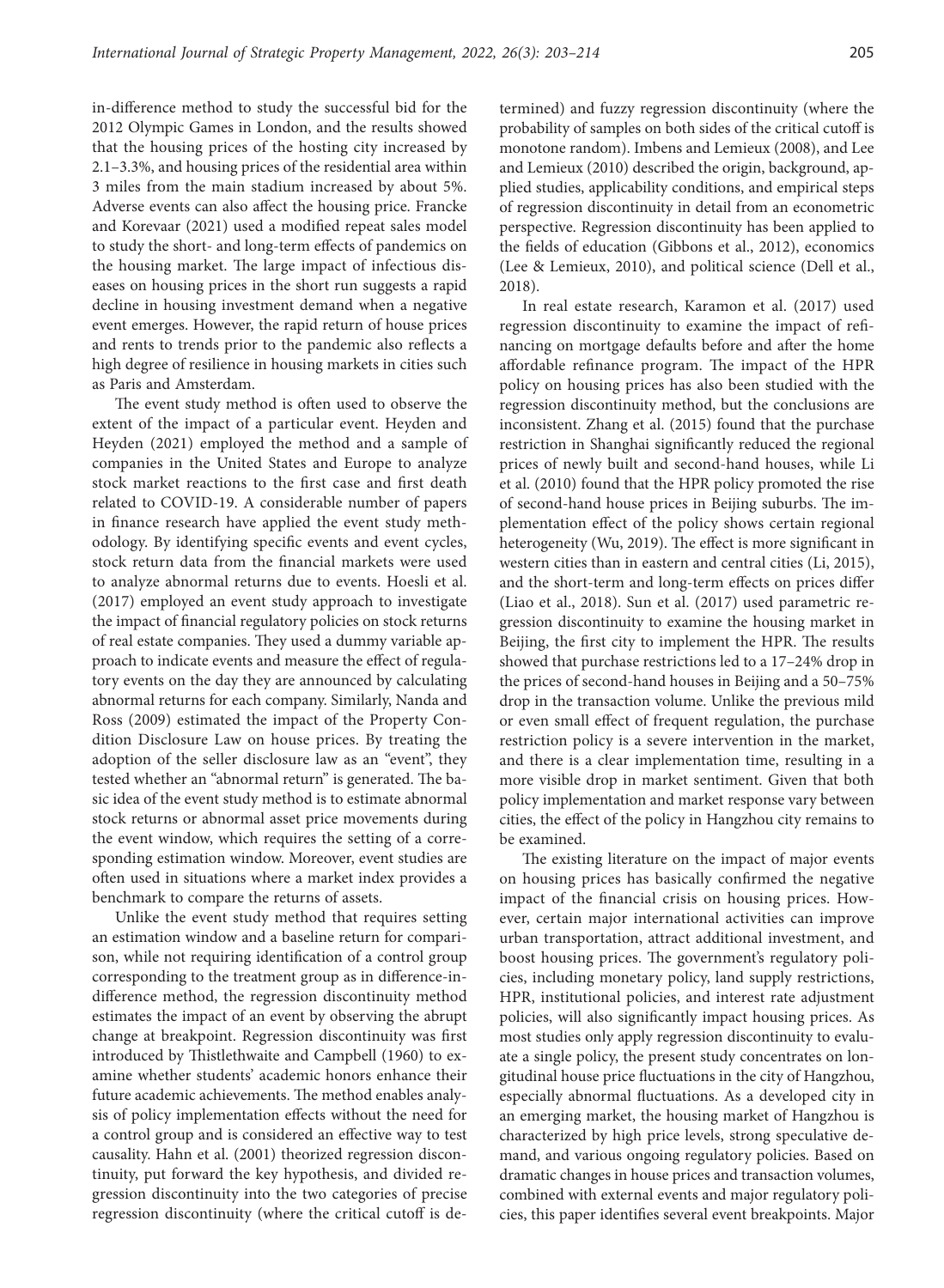events that occurred within the sample time interval are summarized, regression discontinuity is applied to examine the impact of different major events on housing price inflations, the corresponding key assumptions are strictly satisfied, and robustness tests are conducted. This paper examines the trend and volatility of housing prices in the city, as well as the extent of the impact of various major events.

## **2. Data and model**

The data used in this paper are the monthly average prices of newly built houses in Hangzhou at the community level from January 2006 to March 2019. The dataset contains 1,129 communities and 32,358 observations. The scope includes eight administrative districts in the main urban area of Hangzhou. Based on the reviewed literature, a major event is defined as an economic or policy event that significantly impacts the real estate market. By assessing monthly changes in housing prices and transaction volumes, the major events identified during the study period include the 2008 financial crisis, the successful bidding and holding of the Hangzhou G20 summit, as well as the implementation, cancellation, resumption, and upgrade of the HPR (Figure 1).

The housing prices data were obtained from the China Real Estate Information Corporation database, and the control variables about points of interest were calculated using the digital map data provided by the Hangzhou Geographic Information Center. Certain location characteristic variables and neighborhood characteristic variables were calculated in ArcGIS. In reference to previous research and considering the availability of data, the control variables used in this paper include community characteristics, location characteristics, and neighborhood characteristics. The descriptive statistics of variables are shown in Table 1. Architectural features are expressed using the plot level greenery ratio and car parking ratio. Among location variables, the distance from the famous landscape feature of West Lake was considered, but also the traditional downtown, and the distance from the city's new central business district of Qianjiang New Town. The neighborhood characteristic variable mainly utilizes the distance to the nearest subway station, the number of bus stops, universities, parks within the surrounding 1 km, and the number of shopping centers within 3 km.

Informed by several attempts to combine the model goodness of fit and the significance of control variables, this paper takes a logarithmic form for the distance variable and a linear form for the other variables among control variables.



Figure 1. Monthly average housing prices and major events in Hangzhou (from the China Real Estate Information Corporation)

| Variable   | Description                                      | Samples | Mean     | Std. Dev. | Min      | Max    |
|------------|--------------------------------------------------|---------|----------|-----------|----------|--------|
| Price      | Monthly average housing prices                   | 32358   | 16656.43 | 10648.04  | 1127     | 100456 |
| Green      | Greenery ratio of the community plot             | 32358   | 32.08    | 5.43      | 3        | 70     |
| Parking    | Parking ratio of the community                   | 32358   |          | 0.33      | 0.17     | 3.6    |
| LdisWL     | The log of distance to West Lake                 | 32358   | 2.41     | 0.63      | $-1.34$  | 3.75   |
| LdisQJ     | The log of distance to Qianjiang CBD             | 32358   | 2.51     | 0.62      | $-0.08$  | 3.78   |
| Metro      | The log of distance to the nearest Metro station | 32358   | 0.86     | 1.18      | $-2.7$   | 3.29   |
| Bus        | Number of bus stops within 1 km                  | 32358   | 24.26    | 19.5      | $\Omega$ | 120    |
| University | Number of universities within 1 km               | 32358   | 0.12     | 0.51      | $\Omega$ | 5      |
| Parks      | Number of parks within 1 km                      | 32358   | 0.05     | 0.24      | $\Omega$ | 4      |
| Shopping   | Number of shopping centers within 3 km           | 32358   | 2.83     | 2.89      | $\Omega$ | 22     |

Table 1. Descriptive statistics of variables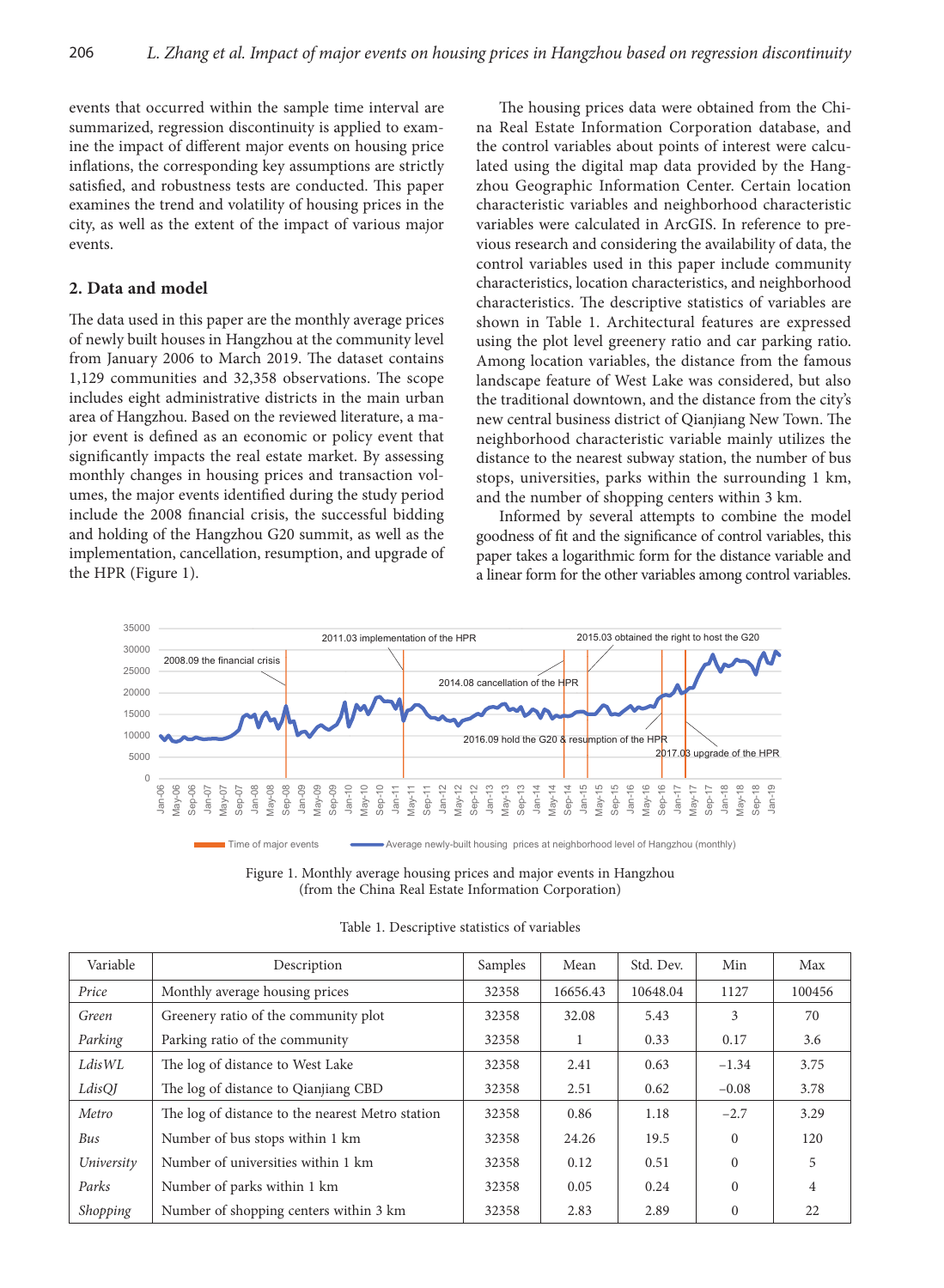Although treatment effects can still be estimated without bias and consistently without using control variables in the regression discontinuity, it is still necessary to include control variables when conducting robustness tests. In reference to Lee and Lemieux's (2010) review on regression discontinuity, this paper uses both parametric and non-parametric regression discontinuity methods for the empirical study and the results of both are compared. The formulas are as follows:

Parametric form (Lee & Lemieux, 2010):

$$
P_i = \alpha + \delta D_i + \sum_{k=1}^{K} \beta_k (x - c)^k + \sum_{k=1}^{K} \gamma_k (x - c)^k D_i + AW_a + B \ln W_b + \varepsilon_i.
$$
\n(1)

Nonparametric form (Chen, 2014):

$$
\min_{[\alpha,\beta,\delta,\gamma]} \sum_{i=1}^{n} K \left[ \frac{(x_i - c)}{h} \right] \left[ P_i - \alpha - \delta D_i - \beta (x_i - c) - \gamma (x_i - c) D_i - A W_a - B \ln W_b \right]^2, \tag{2}
$$

where:  $P_i$  represents the average monthly price in a certain community, *x* is the grouping variable, i.e., the monthly time, incremented by 1 for each period beginning with  $x = 1$ , which represents January 2006. *c* indicates when a major event occurs; if  $x \ge c$ , the value of the dummy variable  $D_i$  is 1, otherwise, it is zero. The coefficient  $\delta$  is the impact of major events on housing prices that need to be estimated.  $W_a$  refers to control variables using the linear form, and  $W_b$ refers to control variables using the logarithmic form.

#### **3. Empirical analysis**

## **3.1. The 2008 financial crisis**

In 2008, the global financial crisis originating from the subprime mortgage crisis in the United States had a significant negative impact on China's real estate market.

Data from the National Bureau of Statistics show that the nationwide residential sales area decreased by 20.3% year on year, and the sales value decreased by 19.35%, constituting the largest decrease since 1998. This paper assumes September 2008 as the time of this financial crisis. Many studies have assessed house price changes based on this point in time (Zhang et al., 2017; Ruan et al., 2012). Moreover, at that time, the fourth-largest investment bank in the United States, Lehman Brothers Holdings Inc., filed for bankruptcy protection. In addition, the stock markets of all major economies around the world basically had a large decline in that month, indicating that the financial crisis had reached a very serious degree.

The regression discontinuity method applies the strict assumption that grouping near the cutoff is random, reflecting the fact that the density function of the grouping variable must be continuous on both sides of the cutoff. Before assessing empirical evidence of regression discontinuity, the continuity of the density function of grouping variables should therefore be tested. This paper specified that the financial crisis occurred in September 2008, corresponding to the cutoff  $c = 33$ . The regression discontinuity density test showed that the *p*-value at this point was 0.1024, thus accepting the null hypothesis that the density functions of grouping variables are continuous and not artificially manipulated. Regression discontinuity could be applied to this point.

Firstly, parametric regression is performed on the sample, adding all control variables, using a first-order polynomial to calculate, with the optimal bandwidth h of 12.34 under a rectangular kernel. The results are shown in Table 2. Except for the greenery ratio, all control variables are significant. The coefficient of *D* showed that there was a significant drop in housing prices of 2599.9  $\frac{1}{2}$ /m<sup>2</sup> (about 20%)

|                  |                  | Non-standardized coefficients |                  |       |  |  |
|------------------|------------------|-------------------------------|------------------|-------|--|--|
|                  | $\boldsymbol{B}$ | Standard Error                | $\boldsymbol{t}$ | Sig.  |  |  |
| $\boldsymbol{D}$ | $-2599.941***$   | 418.023                       | $-6.22$          | 0.000 |  |  |
| $X-c$            | 254.521***       | 45.310                        | 5.62             | 0.000 |  |  |
| $D^*(X-c)$       | $-118.515***$    | 56.590                        | $-2.09$          | 0.036 |  |  |
| Green            | 0.695            | 14.608                        | 0.05             | 0.962 |  |  |
| Parking          | 3208.828***      | 297.397                       | 10.79            | 0.000 |  |  |
| Ldis WL          | $-3482.325***$   | 248.623                       | $-14.01$         | 0.000 |  |  |
| LdisQJ           | $-2939.503***$   | 225.137                       | $-13.06$         | 0.000 |  |  |
| Metro            | $-277.728$ **    | 112.490                       | $-2.47$          | 0.014 |  |  |
| Bus              | $-14.899**$      | 7.364                         | $-2.02$          | 0.043 |  |  |
| University       | $1634.003***$    | 161.033                       | 10.15            | 0.000 |  |  |
| Parks            | $6558.886***$    | 287.254                       | 22.83            | 0.000 |  |  |
| Shopping         | $-87.235$ *      | 44.609                        | $-1.96$          | 0.051 |  |  |
| (Constant)       | $25359***$       | 894.113                       | 28.36            | 0.000 |  |  |
| Adjusted $R^2$   |                  | 0.5647                        |                  |       |  |  |

Table 2. Impact of the 2008 financial crisis using parametric regression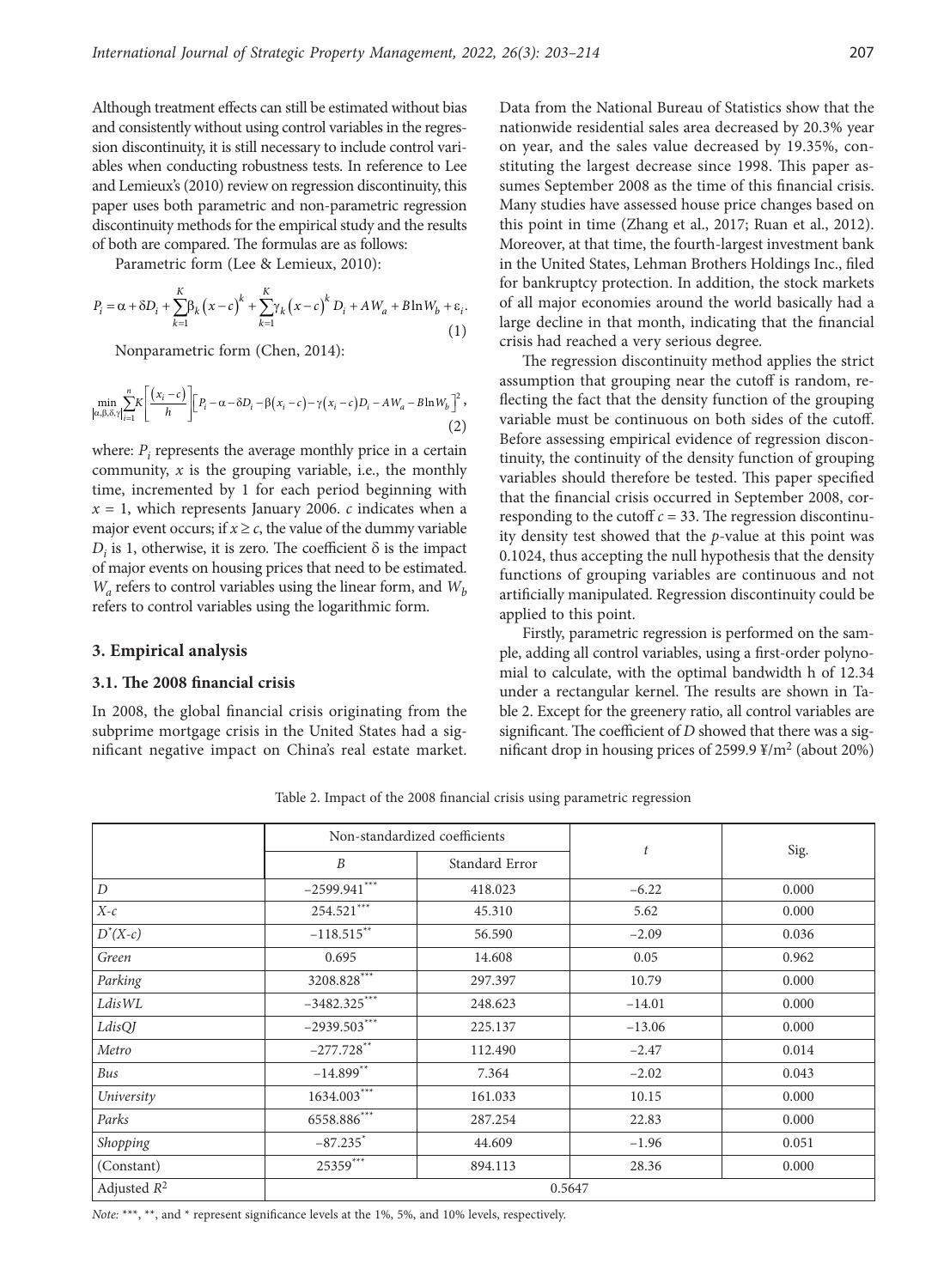in September 2008. However, after this breakpoint, housing prices started to rise gradually and exceeded the previous peak about 2 years later (Figure 2).

To further estimate and test the impact of the 2008 financial crisis on housing prices, the influence of different orders, different bandwidths, and whether to add control variables or not were considered. Both the parametric and non-parametric regression results are shown in Table 3. In the parametric model, the result of a first-order polynomial with the addition of covariates is consistent with the result shown in Table 2. Regardless of whether control



Figure 2. Impact of the 2008 financial crisis

variables are added, the drop is apparent in the parametric model of the first-order polynomial. However, the housing price is not significantly affected in the second-order polynomial model. In the non-parametric model, when using different parameters, the estimated processing effects are all significantly negative. Overall, the results are relatively robust, indicating that the housing price decreased significantly in September 2008.

To ensure validity of the regression discontinuity results, it is necessary to test the continuity of each control variable on both sides of the cutoff. The continuity of each control variable at  $c = 33$  is shown in Table 4. None of the coefficients of these control variables are statistically significant, and therefore, the null hypothesis of continuous control variables is accepted, indicating that each control variable has no breakpoint at *c* = 33.

The above results show that there was a significant drop in housing prices in Hangzhou in September 2008, where housing prices decreased by approximately 20%, which can be attributed to the 2008 financial crisis. After that, the housing prices still maintained their growth trend, but the growth rate decreased. Two years later, housing prices exceeded the previous peak, which may be related to market rescue policies the government implemented. To cope with the pressure induced by the financial crisis, the state

|  | Table 3. Impact of the 2008 financial crisis using parametric and non-parametric models |  |
|--|-----------------------------------------------------------------------------------------|--|
|  |                                                                                         |  |

|                                                    | Covariates | Bandwidth         | Polynomial order             |                               |  |  |
|----------------------------------------------------|------------|-------------------|------------------------------|-------------------------------|--|--|
| Parametric regression                              |            |                   | $1st$ -order                 | $2nd$ -order                  |  |  |
| discontinuity results                              | Yes        | 1 <sub>h</sub>    | $-2599.941***$               | $-46.395$                     |  |  |
|                                                    | No         | 1 h               | $-2956.976***$               | $-186.417$                    |  |  |
|                                                    |            |                   | Kernel                       |                               |  |  |
|                                                    | Covariates | Bandwidth         | Triangular<br>$(h = 15.716)$ | Rectangular<br>$(h = 12.344)$ |  |  |
| Non-parametric regression<br>discontinuity results | Yes        | 1 <sub>h</sub>    | $-2462.349***$               | $-2599.941***$                |  |  |
|                                                    | No         | 1 <sub>h</sub>    | $-2896.605***$               | $-2956.976***$                |  |  |
|                                                    | No         | 0.75h             | $-1762.191$ **               | $-2086.832***$                |  |  |
|                                                    | No         | 1.25 <sub>h</sub> | $-3794.687***$               | $-4298.590***$                |  |  |

Table 4. Density continuity test of control variables

|            | Coeff.   | S. D. Error | Sig.  |
|------------|----------|-------------|-------|
| Green      | 0.339    | 0.52        | 0.515 |
| Parking    | $-0.006$ | 0.03        | 0.830 |
| LdisWL     | 0.072    | 0.06        | 0.224 |
| $LdisQ\!J$ | 0.058    | 0.06        | 0.332 |
| Metro      | 0.053    | 0.10        | 0.583 |
| Bus        | $-1.314$ | 1.43        | 0.357 |
| University | $-0.004$ | 0.06        | 0.940 |
| Parks      | 0.000    | 0.04        | 1.000 |
| Shopping   | $-0.086$ | 0.28        | 0.759 |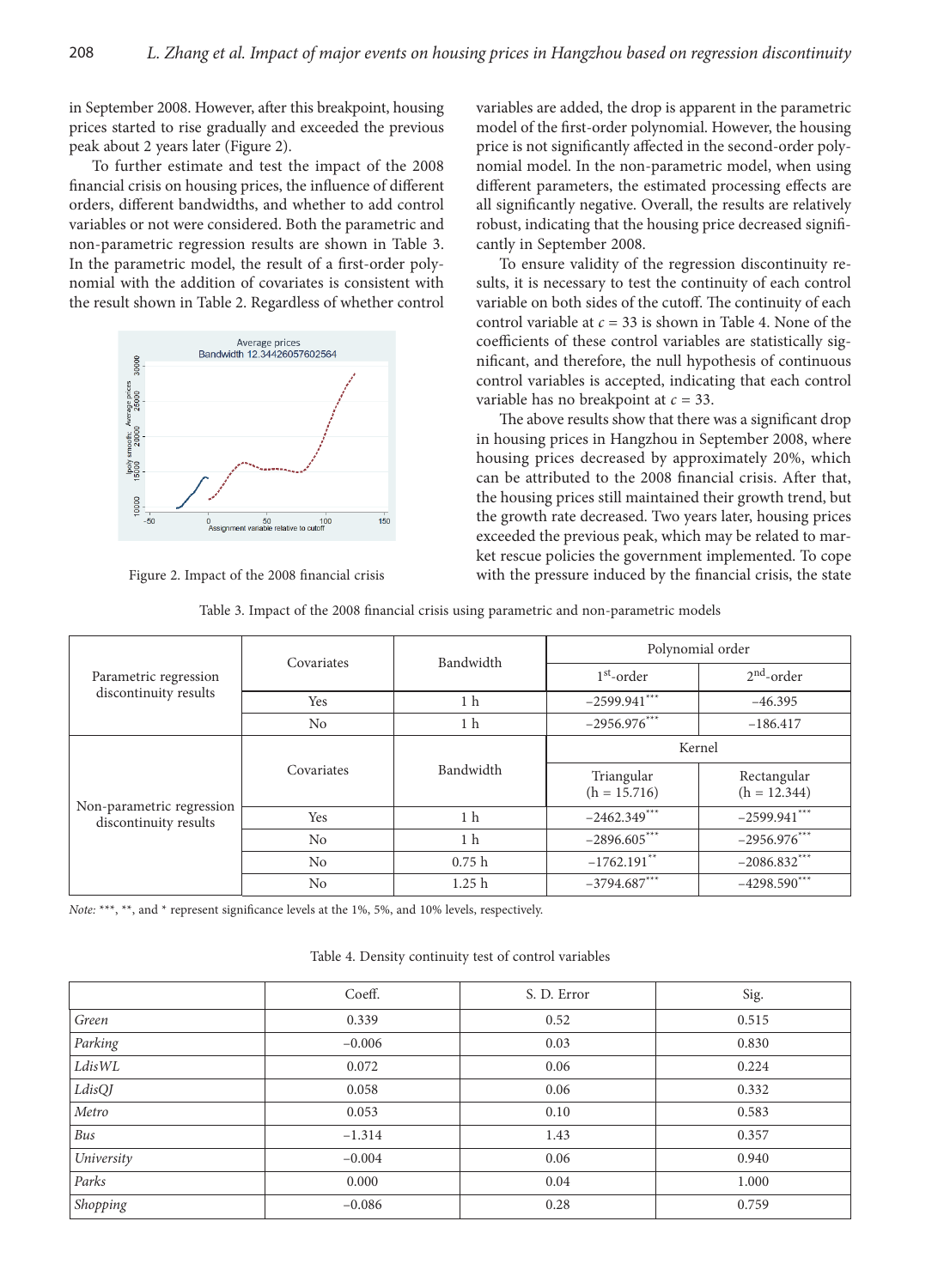government launched the "Four Trillion" stimulus plan in November 2008. The Hangzhou municipal government introduced the corresponding stimulus policy in October 2008, adjusting both the real estate demand and taxes.

## **3.2. The G20 summit**

The Group of 20 (G20) is an international economic cooperation forum attended by the leaders of the 20-member countries. In March 2015, Hangzhou successfully won the right to host the 11th G20 summit, which was held in September 2016. The housing prices also experienced apparent increases before and after the summit was held. This paper studies the impacts of winning the right to host the G20 and the holding of the summit as two time points of this major event.

The time of winning the right to host the G20 summit corresponds to  $c = 111$ , and the time of holding the summit corresponds to  $c = 129$ . The result of continuity test of the density function of the grouping variable shows that the *p*-values are 0.7700 and 0.2372, respectively, both of which exceed 0.1, suggesting that the density function of the grouping variable is continuous.

The results of models using different parameters are shown in Table 5. Regarding the major event of winning the right to host the G20 summit, only regression results under optimal bandwidth with the inclusion of covariates show a significant upward jump (the significance level is only 10%). The results are not robust overall. At the time of holding the G20, except for the results of secondorder polynomial regression excluding covariates in the parametric model, the housing prices in September 2016 showed a significant upward jump when different parameters are used. The estimated impact is significantly positive, and the regression results are very robust.

As shown in Figure 3, no apparent jump was found in March 2015, but the price trend changed, and after winning the right to host the summit, prices stated to follow a clear upward trend. Housing prices showed significant upward discontinuity in September 2016, with an increase of 1939.1  $\frac{1}{2}$ /m<sup>2</sup> (about 10%). At the same time, the continuity test of the control variables showed that none of the control variables had a cutoff at *c* = 129.

The real estate market in Hangzhou was particularly hot in the month when the summit was held (September 2016), with 21,891 units of new house transactions, representing an increase of 105.6% year-on-year. The number of second-hand houses sold reached a record high of 9,334 units. According to the regression discontinuity results above, in September 2016, a significant upward jump in housing prices happened, with an increase of

|  | Table 5. Impact of the G20 summit using parametric and non-parametric models |  |
|--|------------------------------------------------------------------------------|--|
|  |                                                                              |  |

|                           | Obtaining the right (2015.03) |                | Holding (2016.09)            |                               |                              |                               |
|---------------------------|-------------------------------|----------------|------------------------------|-------------------------------|------------------------------|-------------------------------|
|                           |                               |                | Polynomial order             |                               | Polynomial order             |                               |
| Parametric regression     | Covariates                    | Bandwidth      | $1st$ -order                 | $2nd$ -order                  | $1st$ -order                 | $2nd$ -order                  |
| discontinuity results     | Yes                           | 1 <sub>h</sub> | 359.558 <sup>*</sup>         | $-3.429$                      | $1939.114***$                | $1011.499***$                 |
|                           | No                            | 1 <sub>h</sub> | $-121.974$                   | $-346.968$                    | 1842.753***                  | 1116.633                      |
|                           | Covariates                    | Bandwidth      | Kernel                       |                               | Kernel                       |                               |
| Non-parametric regression |                               |                | Triangular<br>$(h = 21.179)$ | Rectangular<br>$(h = 16.635)$ | Triangular<br>$(h = 15.025)$ | Rectangular<br>$(h = 11.802)$ |
| discontinuity results     | Yes                           | 1 <sub>h</sub> | 339.299*                     | 359.558*                      | 1882.380***                  | 1939.114***                   |
|                           | N <sub>o</sub>                | 1 <sub>h</sub> | $-58.547$                    | $-121.974$                    | 1757.223***                  | 1842.753***                   |
|                           | No                            | 0.75h          | $-223.924$                   | $-295.492$                    | 1570.957***                  | 1899.614***                   |
|                           | N <sub>0</sub>                | 1.25h          | 112.095                      | 117.947                       | 1821.998***                  | $1800.068***$                 |



Figure 3. Impact of the G20 summit (left: winning the right, right: holding the G20)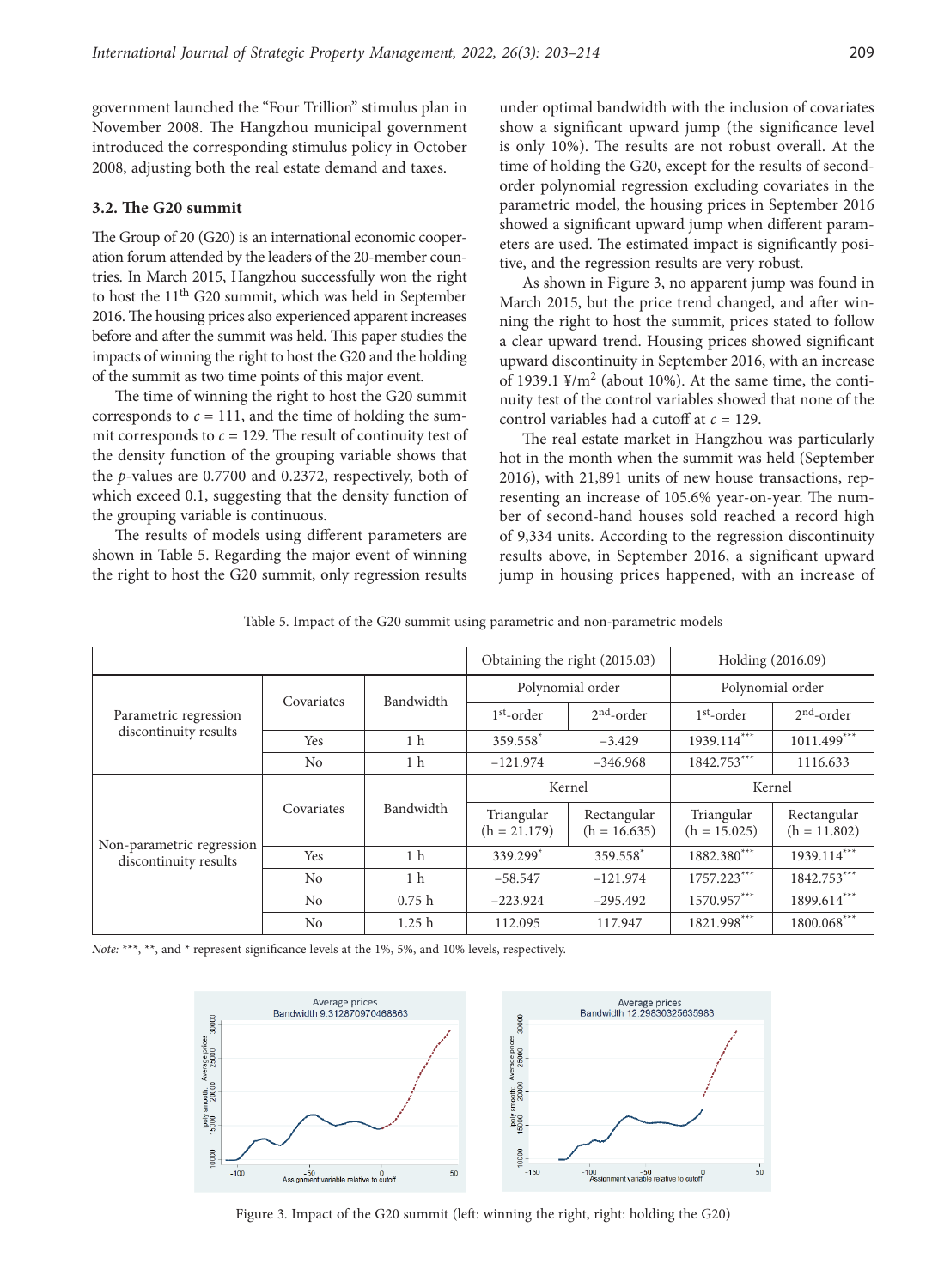1011.5–1939.1  $\frac{y}{m^2}$  (about 5–10%). In fact, due to the overheated real estate market, the Hangzhou municipal government issued an emergency resumption of the home purchase restriction policy later the same month. The impact of the resumption of this restriction likely led to the underestimation of the jump in September due to the hosting of the G20 summit.

Why could the Hangzhou G20 summit cause an increase of housing prices? The authors suggest that there are three reasons, namely urban renewal and city appearance reform, considerable infrastructure investment, and the improvement of the city's attractiveness.

In preparation for the G20 summit, the Hangzhou government implemented a host of arrangements to improve the appearance of the city. First, 2,334 roads were repaired, major attractions such as West Lake, the Canal, and the Qiantang River were renovated, thus increasing places for citizens to enjoy leisure and entertainment, and improving the urban landscape. Second, the Hangzhou government carried out and completed the environmental renovation and transformation of 605 projects in six categories, including the beautification of 264 streets, the demolition of 10 million  $m<sup>2</sup>$  of illegal buildings, the demolition of 5,615 illegal outdoor billboards, and the renovation of 9 million  $m<sup>2</sup>$  of old residential areas, old factories, and urban villages. It has been shown that urban renewal yielded 28.6% and 32% increases in housing prices around the project during construction and operation periods, respectively (Huang et al., 2019).

The effect of improving urban transportation infrastructure on housing prices has been demonstrated before (Martínez & Viegas, 2009; Mulley & Tsai, 2016). During the G20 summit, the Hangzhou municipal government also invested in infrastructure at a large scale. At the beginning of 2016, 56 transportation projects were under construction in Hangzhou, including 23 transportation construction projects, 31 high-speed entrances, and two railway entrances. Infrastructure construction and renovation had been a driving force for the increase of housing prices.

Finally, the G20 summit in Hangzhou greatly enhanced the attractiveness of the city. During the preparatory period for the summit, through media reports and publicity, Hangzhou's appearance and charm attracted an increasing number of people to the city. According to data of the Hangzhou Municipal Bureau of Statistics, the total population of Hangzhou increased by 1.72%, 2.43%, and 2.68% year-onyear in 2016, 2017, and 2018, respectively, and the increasing rates were significantly higher than those of previous years. According to a report on the dynamics of workplace flow in the second quarter of 2017 released by wow.liepin. com, Hangzhou had the highest net inflow among major cities in China, with a net inflow rate of 11.21%.

## **3.3. Home purchase restrictions**

To curb housing speculation and surge housing prices, on February 28, 2011, the HPR policy began to be implemented for the first time in Hangzhou. Specifically, locally registered

residents who already own two or more residential assets in Hangzhou, and unregistered residents who own one or more residential assets or cannot provide proof of payment of one year's accumulated income tax or social insurance payment within two years in Hangzhou were not allowed to purchase further houses. The HPR policy directly interfered with the purchase behavior of the market and had an immediate and significant impact on the housing market.

In 2014, due to China's sluggish real estate market, numerous non-first-tier cities took the lead in easing purchase restrictions. Correspondingly, Hangzhou began to loosen restrictions in certain suburban areas in late July 2014. From August 29, purchasers were not required to provide proof of housing information, and purchase restrictions had been completely cancelled across the city.

On the afternoon of September 18, 2016, the Hangzhou Housing Security and Real Estate Administration Bureau resumed the HPR policy. This time, sales of housing to unregistered residents who already own one or more houses were suspended from September 19. In March 2017, the scope of the implementation of the HPR was further expanded, and the purchase restriction for unregistered residents was upgraded. More importantly, a purchase restriction for families with locally registered residents was added. Sales of newly built houses and second-hand houses to locally registered residents that already own two or more houses were suspended.

This paper studies the impact on housing prices of Hangzhou's initial implementation, cancellation, resumption, and upgrading of the HPR policy. The corresponding time points are March 2011, August 2014, September 2016, and March 2017, respectively. The continuity of the density function of grouping variables is tested for these four time points. The results show that the *p*-values are 0.2188, 0.6029, 0.2372, and 0.3186, respectively, showing that the density functions of the grouping variables are continuous at all time points of the HPR. The covariates have no discontinuity at any of the four time points.

The Hangzhou G20 summit was held at the same month when the restriction was resumed (September 2016), which was followed by a significant upward jump in the housing prices in that month according to Section 3.2. This could be attributed to the G20 summit in Hangzhou. However, it is difficult to estimate the impact of the resumption of the HPR on the housing price. Considering that the HPR policy itself may have caused a significant reduction of the transaction volume, an attempt was made to estimate the impact of the policy implementation on transaction volume, using transaction data from January 2015 to June 2019. With September 2016 as the estimated point, a non-parametric regression with a rectangular kernel function was used without inclusion of control variables. The estimated result of the transaction volume coefficient under the optimal bandwidth is –6438.93 units (significant at the 10% level), and the results are shown in Figure 4. The resumption of the purchase restriction significantly reduced the residential transaction volume in Hangzhou.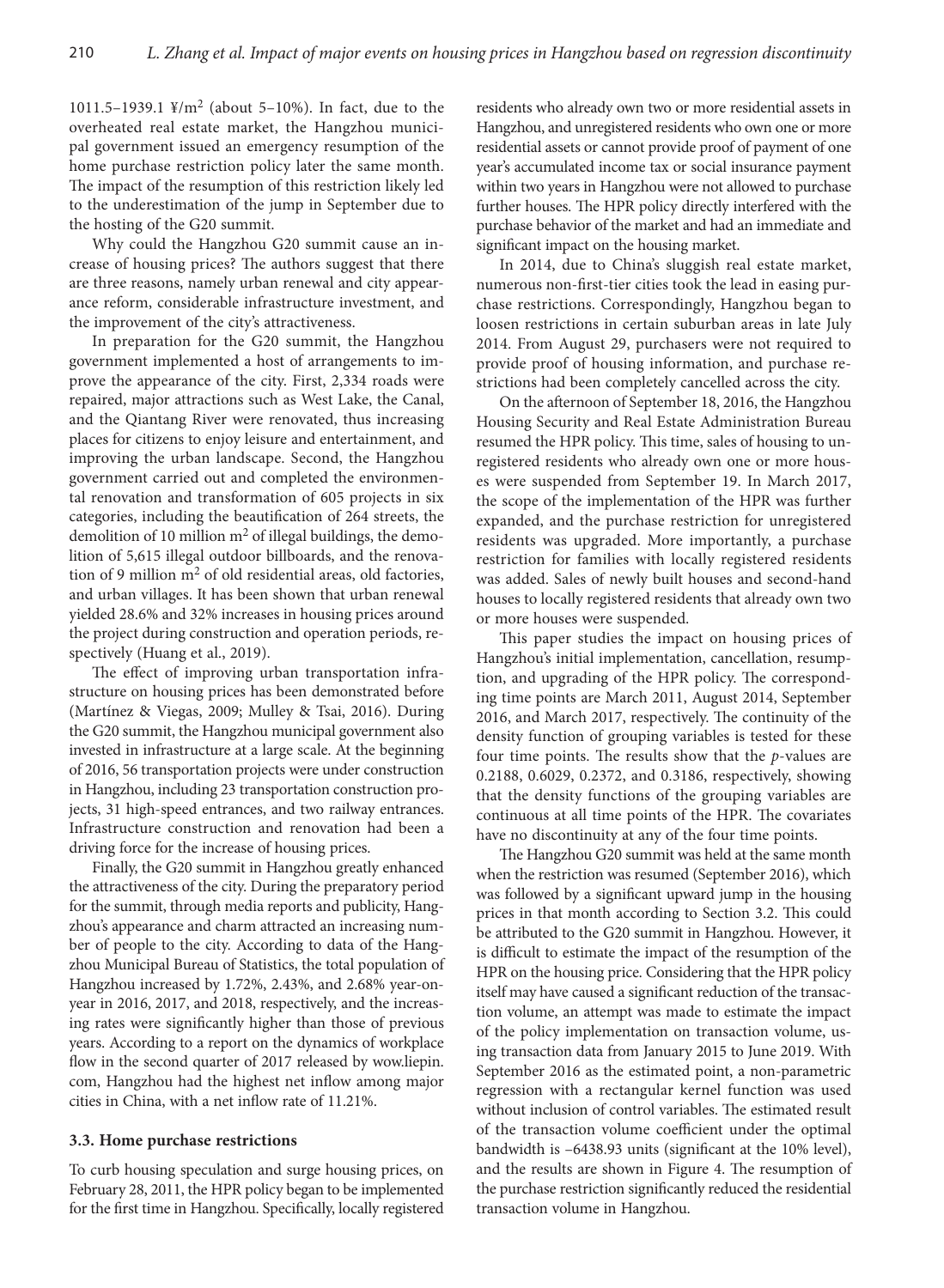

Figure 4. Impact of the resumption of home purchase restriction (HPR) on transaction volume

The results of parametric and non-parametric regressions for the first implementation, cancellation, and upgrading of the HPR are shown in Table 6. The schematic graph of parametric regressions with control variables and using first-order polynomials are shown in Figure 5. For the first implementation in March 2011, the graph presents a significant decrease in housing prices, with a drop of 592.46  $\frac{y}{m^2}$  (about 5%), and the slope of the price trend changes from positive to negative. The regression results show that except for when using the second-order polynomial in parametric model, the housing prices of other models all show significant downward jumps. Overall, the results are relatively robust, which is consistent with prior research findings on the suppressive effect of HPR policies in eastern coastal cities including Hangzhou (Liao et al., 2018; Wu, 2019), although the price reduction is more moderate than that of Beijing (Sun et al., 2017). Regarding the cancellation of purchase restriction in August 2014  $(c = 104)$ , the regression result is only significant with first-order polynomial and inclusion of control variables. Figure 5 shows that there is a small drop in housing prices after the cancellation of the HPR. However, the slope of the graph changes significantly before and after this point, with the trend changing from negative to positive, which is in line with policy expectations. In the non-parametric regression model, the results are only significant when the optimal bandwidth is taken and the control variables are included, the results are not robust.

After the upgrading of the HPR in March 2017, each model showed a significant downward jump in housing prices. The results are very robust. Regarding the coefficients, in the case of optimal bandwidth including covariates, the decrease was from 1266.56  $\frac{1}{2}$ /m<sup>2</sup> to 1435.94  $\frac{1}{2}$ /m<sup>2</sup> (about 6–7%), while in the models excluding covariates, the maximum decrease was  $1880.08 \frac{\text{y}}{\text{m}^2}$ (about 10%). The impact is much higher than during the

| Table 6. Impact of events of home purchase restriction (HPR) using parametric and non-parametric models |  |  |
|---------------------------------------------------------------------------------------------------------|--|--|
|                                                                                                         |  |  |

|                             |                         | First implement<br>2011.03 |                              | Cancellation<br>2014.08       |                              | Upgrade<br>2017.03            |                              |                              |
|-----------------------------|-------------------------|----------------------------|------------------------------|-------------------------------|------------------------------|-------------------------------|------------------------------|------------------------------|
|                             | Bandwidth<br>Covariates |                            | Polynomial order             |                               | Polynomial order             |                               | Polynomial order             |                              |
| Parametric<br>regression    |                         |                            | $1st$ -order                 | $2nd$ -order                  | $1st$ -order                 | $2nd$ -order                  | $1st$ -order                 | $2nd$ -order                 |
| discontinuity<br>results    | Yes                     | 1 <sub>h</sub>             | $-592.459$ **                | 18.004                        | $-614.899***$                | $-170.073$                    | $-1435.937***$               | $-7.920$                     |
|                             | No                      | 1 h                        | $-889.237$ *                 | $-1019.063$                   | $-103.858$                   | 212.194                       | $-1880.083***$               | $-64.301$                    |
|                             |                         |                            | Kernel                       |                               | Kernel                       |                               | Kernel                       |                              |
| Non-parametric              | Covariates              | Bandwidth                  | Triangular<br>$(h = 21.179)$ | Rectangular<br>$(h = 16.635)$ | Triangular<br>$(h = 15.025)$ | Rectangular<br>$(h = 11.802)$ | Triangular<br>$(h = 11.379)$ | Rectangular<br>$(h = 8.938)$ |
| regression<br>discontinuity | Yes                     | 1 <sub>h</sub>             | $-746.780$ **                | $-592.459$ <sup>*</sup>       | $-622.133***$                | $-614.899***$                 | $-1266.563***$               | $-1435.937***$               |
| results                     | No                      | 1 <sub>h</sub>             | $-1083.218***$               | $-889.237$ *                  | $-149.339$                   | $-103.858$                    | $-1623.531***$               | $-1880.083***$               |
|                             | No                      | 0.75h                      | $-966.479*$                  | $-975.664$ <sup>*</sup>       | 29.916                       | 126.631                       | $-1237.52$                   | $-1334.949$                  |
|                             | No                      | 1.25 <sub>h</sub>          | $-1322.400$ ***              | $-1295.487***$                | $-365.478$                   | $-360.811$                    | $-1487.688$ <sup>**</sup>    | $-1685.935***$               |



Figure 5. Impacts of HPR events (first implementation, then cancellation, and upgrading)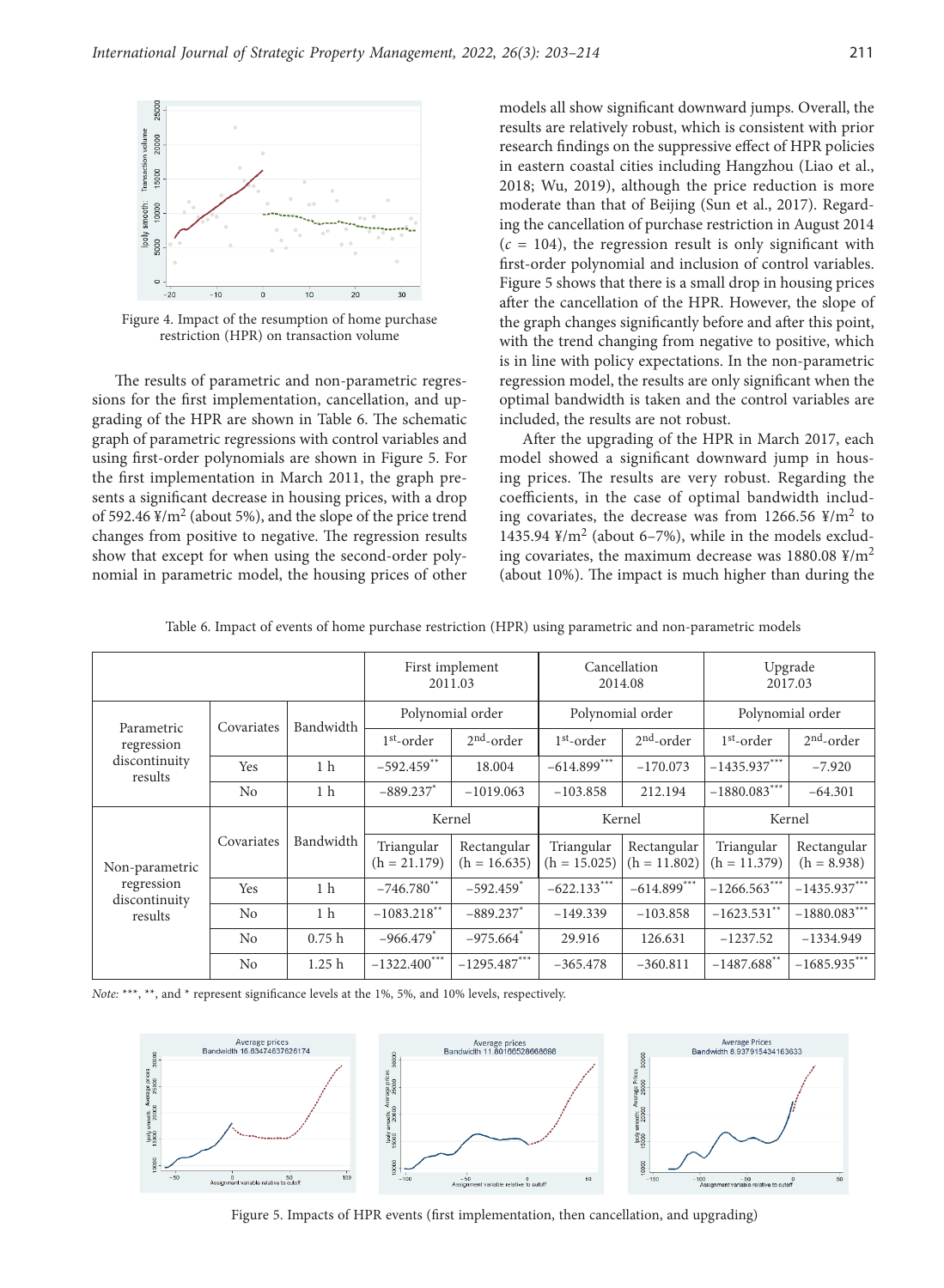first implementation. Figure 5 shows that the upgrading of the HPR for local registration residents of Hangzhou had a clear transient effect on housing price reductions, but it also did not change the rising trend of housing prices, and after the implementation of the policy, the slope did not change much. In addition, this breakpoint had a relatively short impact timeframe, with a bandwidth of only 11.4 months in the triangle kernel setting.

## **Conclusions**

According to the definition of a major event, the major events identified in the sample period include the 2008 financial crisis, the 2016 G20 summit, and a series of HPR policies. The regression discontinuity method is used to analyze the impact of these events on housing prices in Hangzhou. The results show that various major events exert different degrees of impact on housing prices in the city.

The greatest impact on the real estate market was initiated by the 2008 financial crisis, which caused a significant decline in housing prices in Hangzhou (by about 20%). The financial crisis affected the housing market to a slightly lesser extent than the international average, at a level comparable to the decline in house prices observed in Poland and certain US cities (Trojanek, 2021; Webb et al., 2016; Reinhart & Rogoff, 2009). The short cycle of negative impact compared to other countries was mainly caused by the government bailout policy in 2009. This was followed by the holding of the G20 summit with housing prices increasing significantly (by about 10%). However, winning the right to host the conference had no significant effect, suggesting that the rising housing prices were the result of considerable infrastructure investment for the preparation of the conference, urban renewal projects, and the improvement of the city appearance, as well as the increasing attractiveness of the city and population inflow. Housing prices soared at the time when the summit was held and maintained a high growth rate for a long time. This confirms the well-known topic that G20 has boosted housing prices. It also shows the huge impact the world event has had on Hangzhou, a non-first-tier city in China. Similar to the Olympic Games and the World Expo, world events are of great significance to developing countries and serve as engines to improve city image and urban development (Lamberti et al., 2011). In preparation for such an event, a variety of resources and investments must be integrated, therefore, the legacy of the event should be considered from the start of the bid. Yamawaki et al. (2020) pointed out that different cities around the world have different concerns about the legacy of major events. The G20 Hangzhou summit is a perfect combination of considerations regarding the city's international image enhancement and urban growth direction. Both the location of the venue and the construction of the supporting transport infrastructure focused on the strategic development of urban planning, which has had a far-reaching positive impact.

These two exogenous economic and political events of international magnitude not only greatly impacted housing prices, but these impacts also lasted for more than one year. Local regulatory policies also yielded significant discontinuity, but the extents and durations of impacts were relatively small. The first implementation of the HPR policy induced a clear drop in housing prices and reversed the growth trend of housing prices, but the decline of housing prices was only about 5%. The cancellation of the HPR policy did not result in a discontinuity effect on housing prices, but significantly increased the slope of the trend of housing prices. The resumption of the HPR policy significantly reduced the transaction volume. Moreover, the upgrading of the HPR policy yielded a most apparent cooling effect on the housing prices, decreasing housing prices in Hangzhou by about 10%. However, this effect lasted only for a short time and did not change the trend of the subsequent rapid rise. The approach used in this paper allows for observing changes in house price trends because of HPR policy, rather than just estimating house price changes, which has been rarely discussed by previous studies. As stated earlier, the G20 summit had a lasting impact on the city and its housing market. As a result, the upgrading HPR policy in early 2017 could hardly reverse rising housing prices. Nevertheless, the advantage of regressions discontinuity can still capture sudden changes in transients.

It has been suggested that China's future regulatory policies will still focus on stabilizing the real estate market and it is not expected that prices will increase or decrease vastly. In this context, relevant city departments should reasonably regulate the supply and demand of the real estate market to prevent housing prices from excessively increasing. In the context of Hangzhou's booming real estate market, when the HPR policy was first proposed, it was criticized as the harshest regulation in history, and the market was affected by wait-and-see and hesitation attitudes. Considering this, the impact of the HPR policy lasted for a relatively long time. When this restriction was suspended, housing prices immediately returned to an increasing trend. When the HPR policy was launched for the second time, the market had accepted and become accustomed to the policy, the rigid demand for home purchases was further stimulated, and even strategies for coping with controls emerged. These had a more temporary impact on the market and almost did not change the growth trend. If the real estate market is to develop smoothly, other longterm mechanisms are still required to restrain housing prices. Because of the limitations imposed by the regression discontinuity method, it is impossible to separate the impacts of different events at the same time point. Therefore, when estimating the impact of the G20 summit, the upward jump in housing prices is likely underestimated because of the failure to exclude the interference of the restart of the purchase restriction policy. Although data with higher frequency, such as weekly or daily transaction data, can be used to distance the time between events, these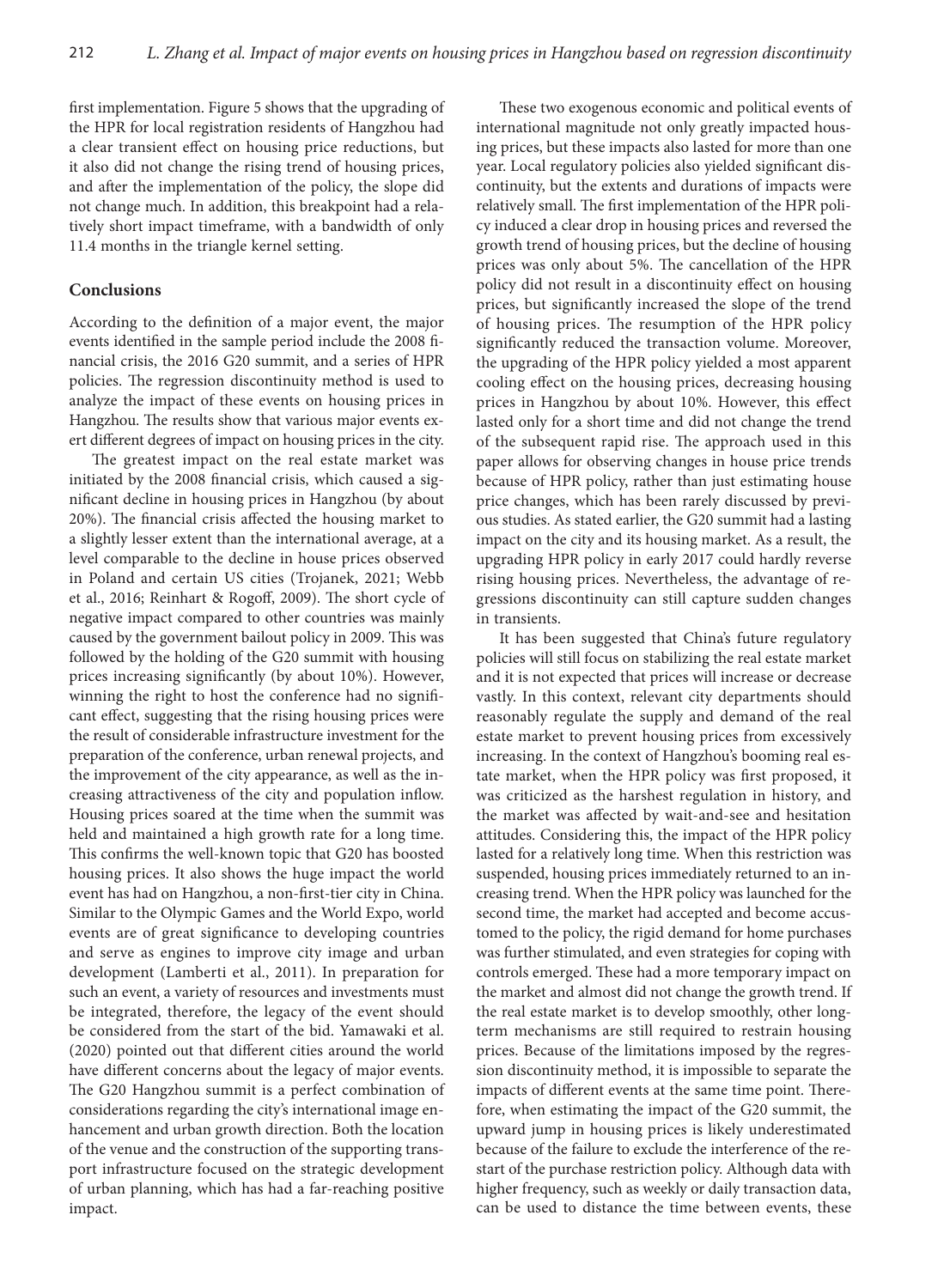data are also subject to sample size limitations or unsatisfied continuity requirements for group variables. In the future, a more detailed study of particular types of events can be conducted over a shorter time period.

# **Acknowledgements**

The authors would like to thank the editor and anonymous reviewers for the constructive comments and suggestions.

### **Funding**

This work was supported by the National Social Science Foundation of China under Grant [number 72174178].

## **Author contributions**

Ling Zhang and Linzun Yang conceived the study and were responsible for the design and development of the data analysis. Linzun Yang and Lifei Zhu were responsible for data collection and data interpretation. Lifei Zhu wrote the first draft of the article.

## **Disclosure statement**

The Authors declare that they do not have any competing financial, professional, or personal interests from other parties.

#### **References**

- Adams, Z., & Füss, R. (2010). Macroeconomic determinants of international housing markets. *Journal of Housing Economics*, *19*(1), 38–50. <https://doi.org/10.1016/j.jhe.2009.10.005>
- Bork, L., & Møller, S. V. (2018). Housing price forecastability: a factor analysis. *Real Estate Economics*, *46*(3), 582–611. <https://doi.org/10.1111/1540-6229.12185>
- Burbank, M. J., Andranovich, G., & Heying, C. H. (2002). Megaevents, urban development, and public policy. *The Review of Policy Research*, *19*(3), 179–202.

<https://doi.org/10.1111/j.1541-1338.2002.tb00301.x>

- Chen, Q. (2014). *Advanced econometrics and Stata applications* (2nd ed.). Higher Education Press.
- Dell, M., Lane, N., & Querubin, P. (2018). The historical state, local collective action, and economic development in Vietnam. *Econometrica*, *86*(6), 2083–2121. <https://doi.org/10.3982/ECTA15122>
- Francke, M., & Korevaar, M. (2021). Housing markets in a pandemic: evidence from historical outbreaks. *Journal of Urban Economics*, *123*, 103333.

<https://doi.org/10.1016/j.jue.2021.103333>

- Gaffney, C. (2016). Gentrifications in pre-Olympic Rio de Janeiro. *Urban Geography*, *37*(8), 1132–1153. <https://doi.org/10.1080/02723638.2015.1096115>
- Gibbons, S., Machin, S., & Silva, O. (2013). Valuing school quality using boundary discontinuities. *Journal of Urban Economics*, *75*, 15–28. <https://doi.org/10.1016/j.jue.2012.11.001>
- Gupta, R., Jurgilas, M., & Kabundi, A. (2010). The effect of monetary policy on real house price growth in South Africa: a factor-augmented vector autoregression (FAVAR) approach. *Economic Modelling*, *27*(1), 315–323. <https://doi.org/10.1016/j.econmod.2009.09.011>

Gyourko, J., & Molloy, R. (2015). Regulation and housing supply. In *Handbook of regional and urban economics* (pp. 1289– 1337). Elsevier.

https://doi.org/10.1016/B978-0-444-59531-7.00019-3

- Hahn, J., Todd, P., & Van der Klaauw, W. (2001). Identification and estimation of treatment effects with a regression-discontinuity design. *Econometrica*, *69*(1), 201–209. <https://doi.org/10.1111/1468-0262.00183>
- Han, Y. H., Huang, L. X., & Zou J. H. (2014). Research on the effect of home purchase restriction policy. *Economic Management*, *36*(04), 159–169.

<https://doi.org/10.19616/j.cnki.bmj.2014.04.018>

- Heyden, K. J., & Heyden, T. (2021). Market reactions to the arrival and containment of COVID-19: an event study. *Finance Research Letters*, *38*, 101745–101745. <https://doi.org/10.1016/j.frl.2020.101745>
- Hilber, C. A. L., & Vermeulen, W. (2016). The impact of supply constraints on house prices in England. *The Economic Journal*, *126*(591), 358–405. <https://doi.org/10.1111/ecoj.12213>
- Hiller, H. H. (1998). Assessing the impact of mega-events: a linkage model. *Current Issues in Tourism*, *1*(1), 47–57. [https://doi.org/10.1080/13683509808667832](https://doi.org/10.1080/13683509808667832 )
- Hoesli, M., Milcheva, S., & Moss, A. (2017). Is financial regulation good or bad for real estate companies? – An event study. *The Journal of Real Estate Finance and Economics*, *61*(3), 369– 407. <https://doi.org/10.1007/s11146-017-9634-z>
- Huang, F. X., & Gu, J. (2011). The correlation aggregation effect of the financial crisis on house prices in 70 cities in China. *Management Review*, *23*(06), 3–8.

<https://doi.org/10.14120/j.cnki.cn11-5057/f.2011.06.007>

- Huang, Z. H., Xu, W. L., & Du, X. J. (2019). Spatial and temporal effects of urban renewal on real estate market: an empirical study based on Hangzhou City. *Geoscience*, *39*(11), 1757– 1762. <https://doi.org/10.13249/j.cnki.sgs.2019.11.009>
- Imbens, G. W., & Lemieux, T. (2008). Regression discontinuity designs: a guide to practice. *Journal of Econometrics*, *142*(2), 615–635. <https://doi.org/10.1016/j.jeconom.2007.05.001>
- Karamon, K., McManus, D., & Zhu, J. (2017). Refinance and mortgage default: a regression discontinuity analysis of HARP's impact on default rates. *The Journal of Real Estate Finance and Economics*, *55*(4), 457–475. <https://doi.org/10.1007/s11146-016-9566-z>

Katrakilidis, C., & Trachanas, E. (2012). What drives housing price dynamics in Greece: new evidence from asymmetric ARDL cointegration. *Economic Modelling*, *29*(4), 1064–1069. <https://doi.org/10.1016/j.econmod.2012.03.029>

- Kavetsos, G. (2012). The impact of the London Olympics announcement on property prices. *Urban Studies*, *49*(7), 1453– 1470. <https://doi.org/10.1177/0042098011415436>
- Kontokosta, C. (2012). The price of victory: the impact of the olympic games on residential real estate markets. *Urban Studies*, *49*(5), 961–978. <https://doi.org/10.1177/0042098011411952>
- Lamberti, L., Noci, G., Guo, J., & Zhu, S. (2011). Mega-events as drivers of community participation in developing countries: the case of Shanghai World Expo. *Tourism Management*, *32*(6), 1474–1483.

<https://doi.org/10.1016/j.tourman.2010.12.008>

- Lee, D. S., & Lemieux, T. (2010). Regression discontinuity designs in economics. *Journal of Economic Literature*, *48*(2), 281–355. <https://doi.org/10.1257/jel.48.2.281>
- Liao, Q. Y., Yu, J. P., & Ding, Y. F. (2018). Research on evaluating the effectiveness of real estate purchase restriction policy –